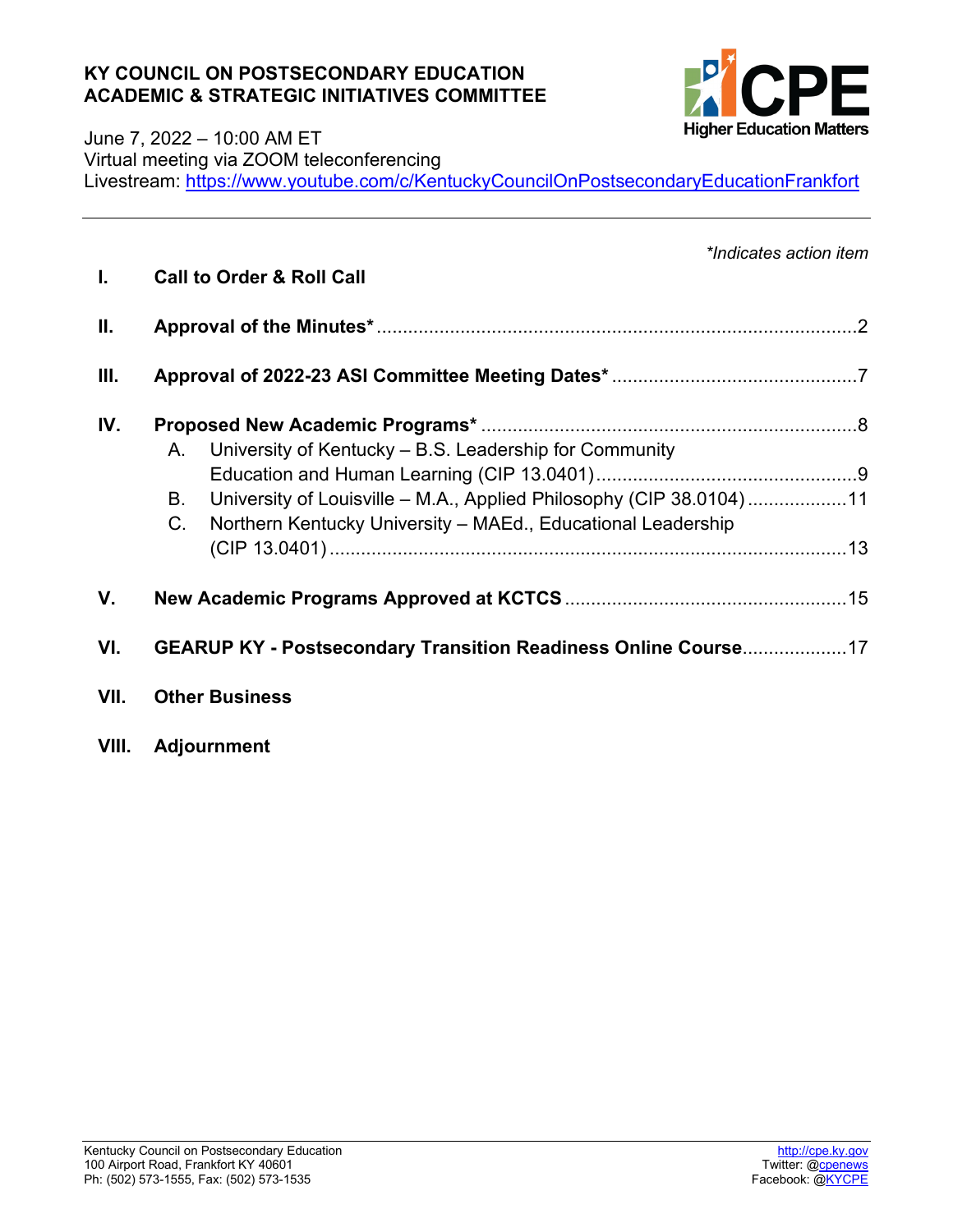### **DRAFT MINUTES**

Council on Postsecondary Education

Type: Academic & Strategic Initiatives Committee Date: March 30, 2022 Time: 10:00 a.m. ET Location: Virtual Meeting - Committee members by ZOOM teleconference, Public viewing hosted on CPE YouTube Page.

## **CALL TO ORDER**

The Academic & Strategic Initiatives Committee met Wednesday, March 30, 2022, at 10:00 a.m., ET. The meeting occurred virtually via ZOOM teleconference. Members of the public were invited to view the livestream on the CPE YouTube page.

Committee Chair Lori Harper presided.

## **ATTENDENCE**

Members in attendance: Kellie Ellis, Lori Harper, Lucas Mentzer, Richard Nelson, and Vidya Ravichandran.

Members not in attendance: Muhammad Babar, Colby Birkes, Karyn Hoover, and Kevin **Weaver** 

CPE President Aaron Thompson served as Secretary of the board, per the CPE Bylaws. Heather Faesy, CPE's Senior Associate for Board Relations, served as recorder of the meeting minutes.

## **APPROVAL OF THE MINUTES**

The minutes of the January 19, 2022, meeting were approved as distributed.

### **PROPOSED NEW ACADEMIC PROGRAMS**

Ms. Lee Nimocks, CPE's Vice President and Chief of Staff, introduced three new academic programs for review and approval. KRS 164.020 (15) empowers the Council on Postsecondary Education to define and approve the offering of all postsecondary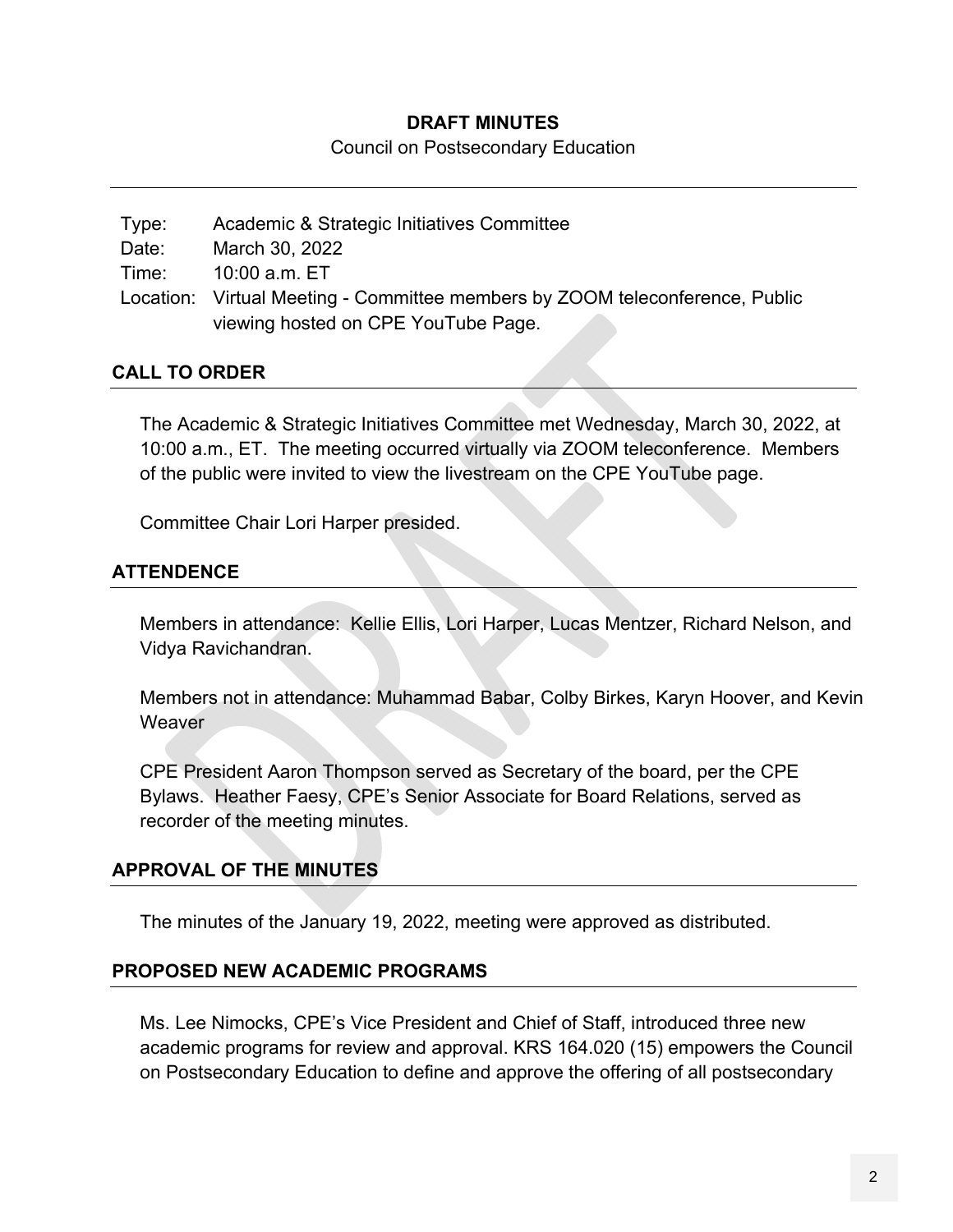education technical, associate, baccalaureate, graduate, and professional degree, certificate, or diploma programs in the public postsecondary education institutions.

Council staff reviewed the proposed programs and recommended approval.

# **University of Louisville**

# Curriculum and Instruction (Ed.S.) – CIP 13.0301

Presented by: Dr. Shelley Thomas, Associate Professor of Elementary, Middle, and Secondary Teacher Education

- The 30-credit-hour Education Specialist (Ed.S.) program in Curriculum and Instruction will prepare classroom teachers to become curriculum and instruction specialists in a particular area of teaching. Potential candidates for the degree are teachers who have completed a master's degree in education or a related field and are interested in continuing their educational pursuits, but not interested in pursuing a Ph.D. in Curriculum and Instruction. The program will provide graduates with expertise needed for strong instructional leadership in schools and will offer online, face-to-face, and hybrid course options.

# Accountancy and Analytics (M.S.) – CIP 52.1301

Presented by: Michael Wade, Director of the School of Accountancy

- The 34-credit hour Master of Science program will replace the current Master of Accountancy degree program. The program aligns with the needs for accounting and business analytics talent in the region. The cohort-based program will utilize eight-week compressed courses and will require three semesters to complete. The program will equip graduates with technical accounting knowledge of Generally Accepted Accounting Principles and General Accepted Auditing Standards, prepare graduates to be Certified Public Accountants, and offer a programmatic understanding of the results of data effectively in terms of data visualization and data storytelling.

MOTION: Ms. Ravichandran moved the Committee approve the proposed programs from the University of Louisville and recommend approval by the full Council at its April 15, 2022, meeting. Dr. Ellis seconded the motion.

VOTE: The motion passed.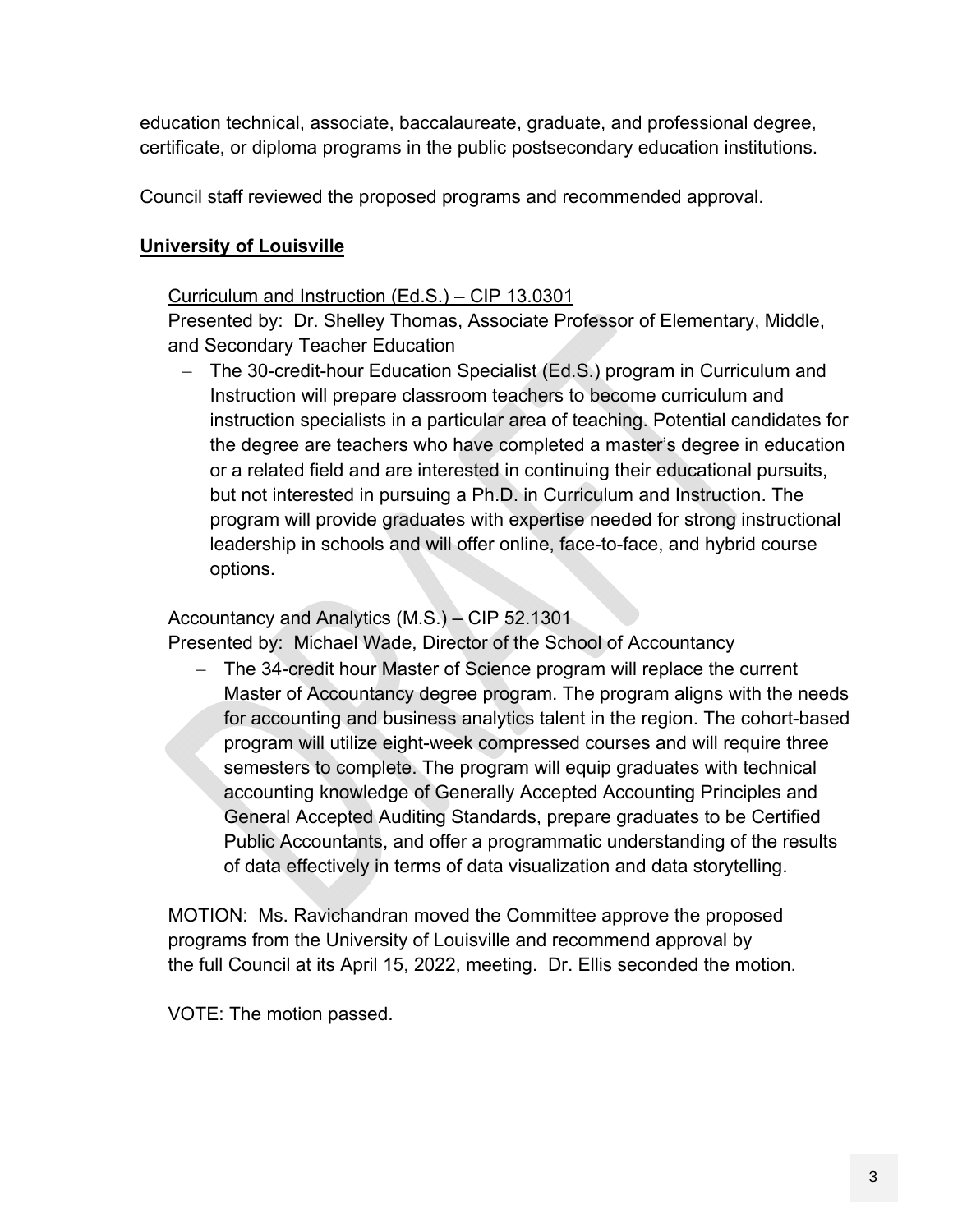# **Western Kentucky University**

# Cybersecurity Data Analysis (M.S.) – CIP 43.0404)

Presented by: Dr. Ray Blankenship, Department Chair and Professor of Information Systems

- The 30-credit hour Master of Science program will focus on the study of cybersecurity defenses using data analytics to support the principles of data confidentiality, integrity, and availability. It will combine cybersecurity and data analytics to provide students with the skills to prevent and detect cybersecurity attacks. Students will learn to defend proactively and continuously improve the enterprise's security with an emphasis on using data analytics. Students will also learn about the latest techniques in data management, data mining models, and data visualization. Additionally, cybersecurity policies and compliance issues from an information assurance and risk management perspective will be taught. The program will be delivered entirely online to meet the access demand of working adults who are the primary audience for this program.

MOTION: Mr. Nelson moved the Committee approve the proposed program from Western Kentucky University and recommend approval by the full Council at its April 15, 2022, meeting. Chair Mentzer seconded the motion.

VOTE: The motion passed.

# **HIGHER EDUCATION MATTERS CAMPAIGN LAUNCH**

Ms. Sue Patrick, CPE's Chief Communication Officer, provided an overview of the Higher Education Matters campaign, which was launched in February 2022 in partnership with the public colleges and universities. The campaign goals are to improve public understanding that higher education is key to greater opportunity and economic growth and to promote college-going for traditional and adult students. The initiative supports the Value priority of the 2022-30 Statewide Strategic Agenda.

## **KENTUCKY ADVISING ACADEMY**

Dr. Amanda Ellis, CPE's Associate Vice President, K-12 Policies and Programs, and Dr. Destiny O'Rourke, Director, updated the Committee on the Kentucky Advising Academy (KAA), which was developed to support postsecondary advising efforts in the state by providing professional learning opportunities for school counselors, Family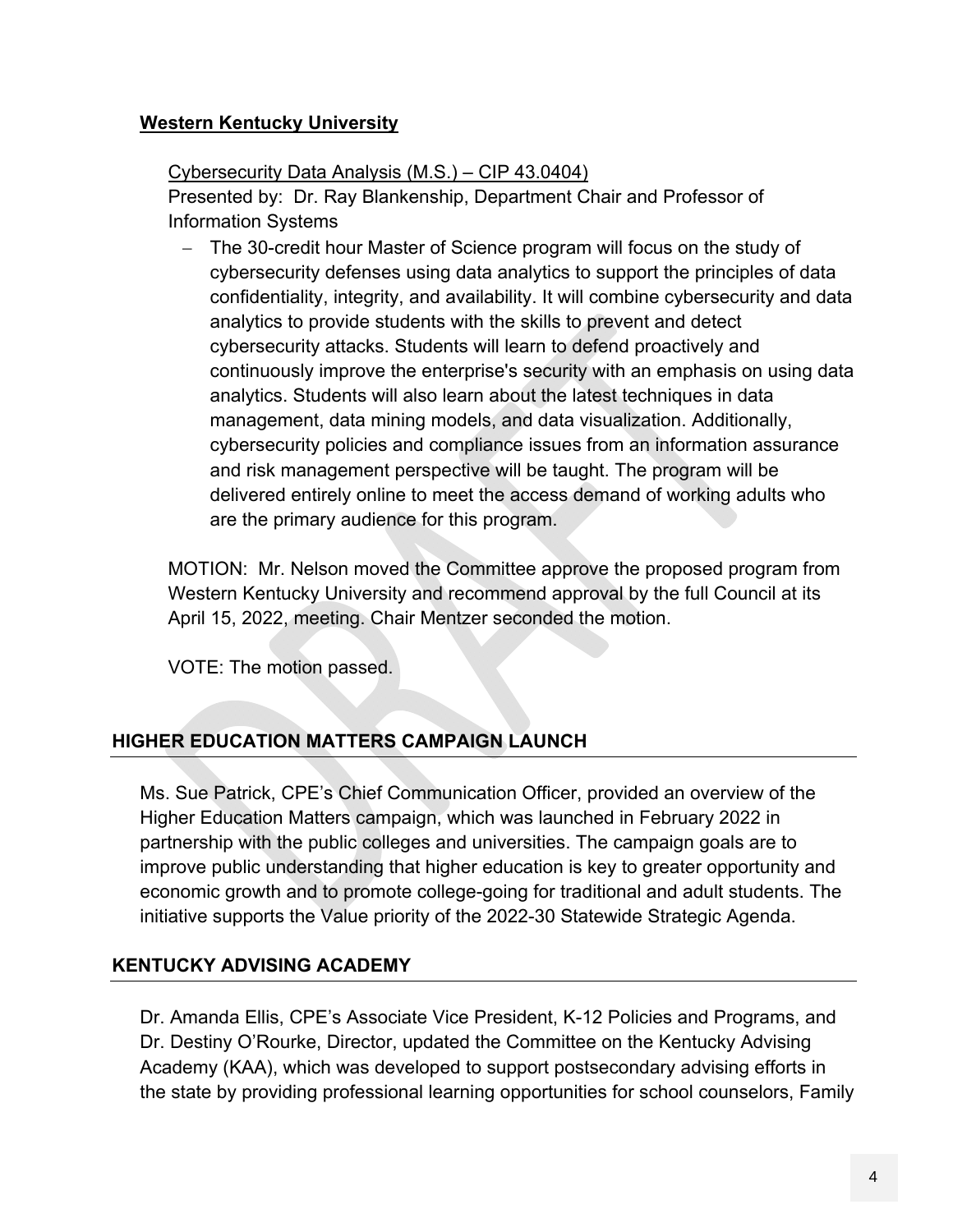Resource/Youth Service Center Coordinators and professional educators in postsecondary advising roles. Services provided by the KAA aim to build knowledge, capacity, and community among advising practitioners. This work includes a new podcast called *Well Advised*, monthly webinars, quarterly newsletters, and regionallybased professional development opportunities for postsecondary advising teams.

# **2022 STUDENT SUCCESS SUMMIT**

Dr. Lilly Massa-McKinley, CPE's Executive Director, discussed the upcoming 2022 Student Success Summit. Planned for April 11-12, 2022, at the Louisville Marriott East, the Summit will focus with the theme of Innovation through Collaboration, and will bring together faculty, staff and administrators from across the Commonwealth to achieve four important goals:

- To inspire innovation and collaboration in our work.
- To raise awareness of the new statewide strategic agenda and coherence with the Council's initiatives
- To accelerate progress on student success initiatives.
- To foster connection and community among colleagues across institutions.

Building upon the CPE Student Success Framework, the 2022 Summit will feature keynote speakers and hands-on learning workshops that focus on connecting, charting, continuing and completing pathways to success.

# **IMPLEMENTATION UPDATE, 2022-30 STATEWIDE STRATEGIC AGENDA**

Ms. Lee Nimocks, CPE's Vice President and Chief of Staff, presented an implementation status update on 2022-30 Statewide Strategic Agenda. Following the Council's approval on November 5, 2021, the following steps had been taken or were in progress:

- Formal distribution document finalized and professional printed.
- Virtual launch event held February 9, 2022
- Finalized the 2022-24 campus-level strategies and performance targets.
- Finalized the 2022-24 state-level action plan for each objective.

Ms. Nimocks also stated progress toward the goals of the agenda will be communicated through the Annual Progress Report and dedicated Strategic Agenda webpage, a key performance indicators dashboard, annual presentations from campus presidents/leadership, and priority-focused updates/discussions with Council during quarterly work sessions.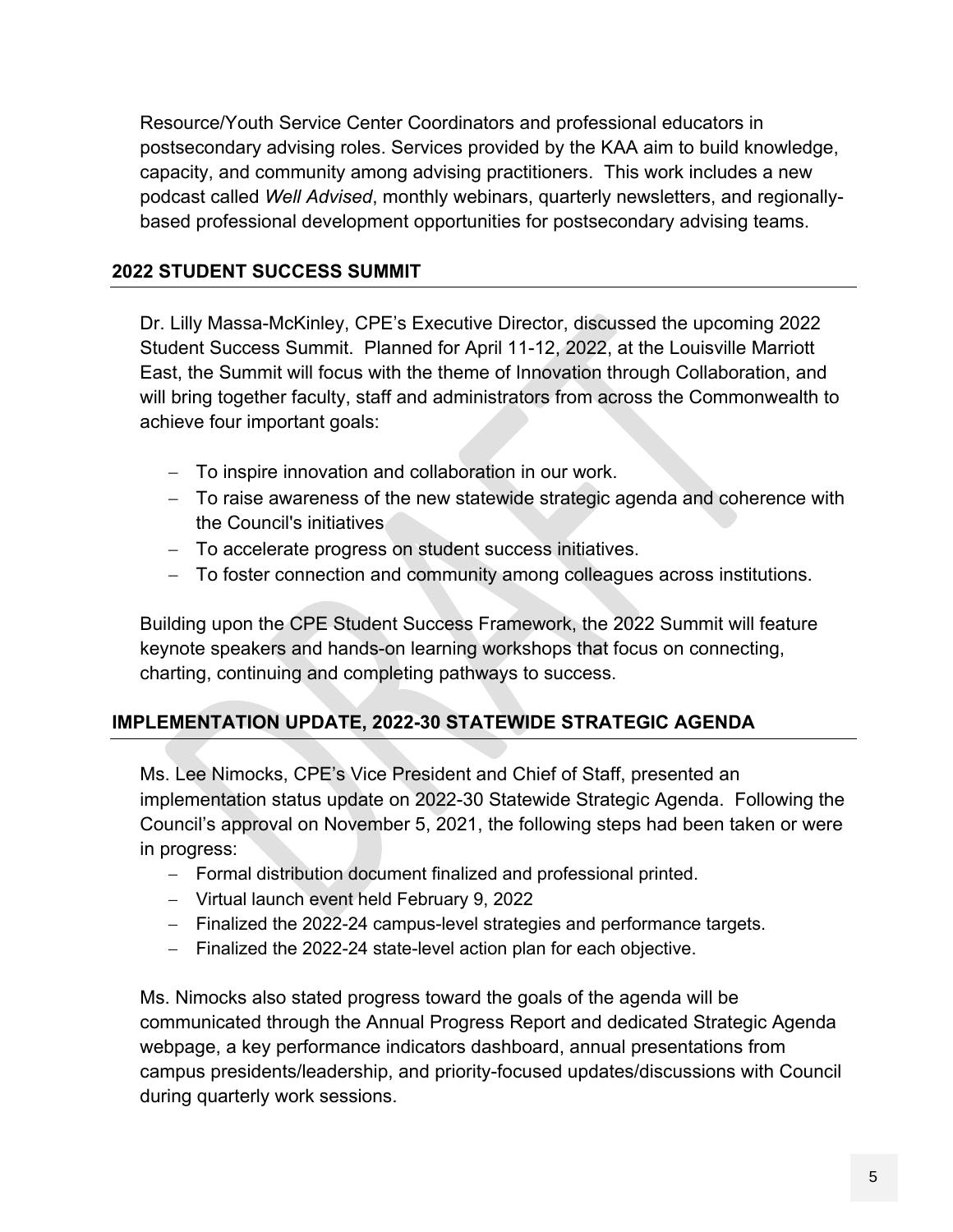# **ADJOURNMENT**

The Academic & Strategic Initiatives Committee adjourned at 11:40 a.m., ET.

*MINUTES REVIEWED AND APPROVED BY THE COMMITTEE:* 

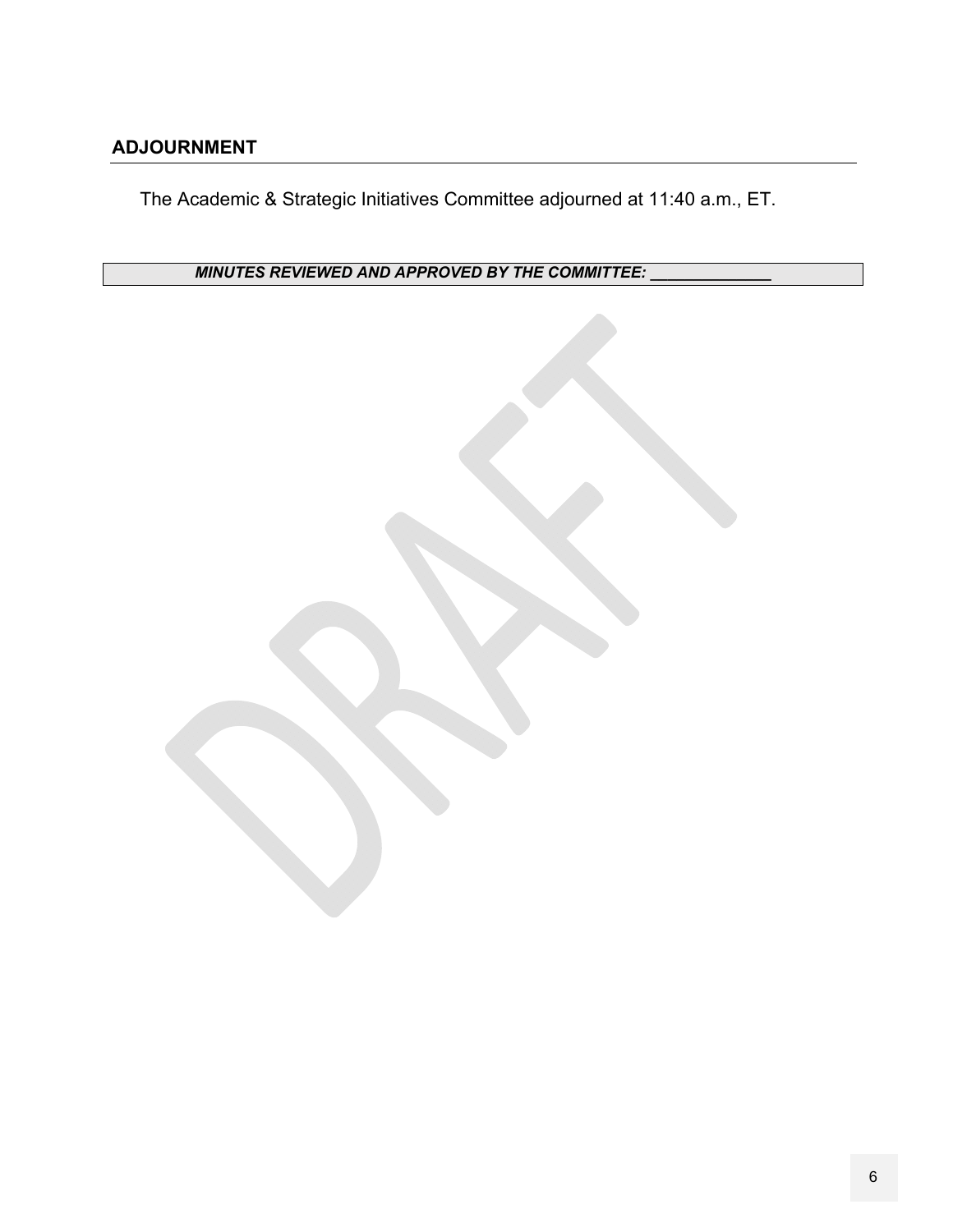| <b>TITLE:</b> 2022-23 ASI Committee Meeting Dates |  |                                                                                         |  |  |  |
|---------------------------------------------------|--|-----------------------------------------------------------------------------------------|--|--|--|
| <b>DESCRIPTION:</b>                               |  | Staff recommends the ASI Committee approve the proposed<br>meeting dates for Committee. |  |  |  |
| <b>PRESENTER:</b>                                 |  | Lee Nimocks, CPE's Sr. Vice President and Chief of Staff                                |  |  |  |

### **SUPPORTING INFORMATION**

The Academic and Strategic Initiatives (ASI) Committee is tasked with:

- Reviewing and overseeing the progress toward the objectives of the statewide Strategic Agenda and efforts to achieve the state's 2030 educational attainment goal.
- Reviewing and recommending to the full Council action on new academic programs and academic program reviews
- Reviewing and providing recommendations on statewide academic-related initiatives such as dual credit and transfer.

It is recommended the Committee meet before each scheduled meeting of the full Council. To that end, the following dates and times are proposed for the 2022-23 academic year. All meetings will occur virtually via ZOOM and livestreamed to the CPE YouTube page for public viewing.

- Sept 13, 2022 @ 10am
- Nov 10, 2022 @ 10am
- Jan 24, 2023 @ 10am
- Mar 21, 2023 @ 10am
- June 6, 2023 @ 10am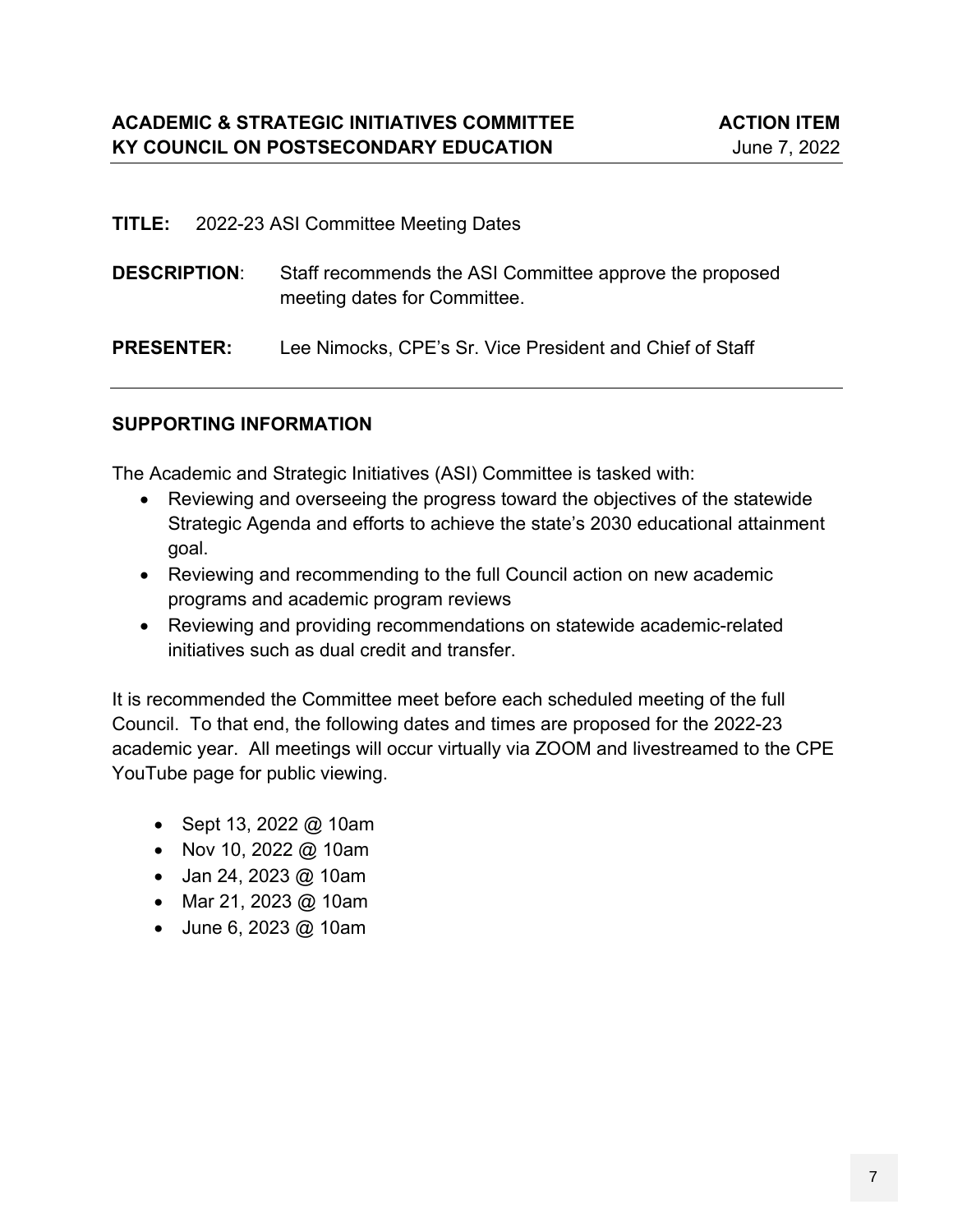### **TITLE:** Proposed New Academic Programs for Review & Recommendation

- **RECOMMENDATION**: Staff recommends the Committee accept the proposed New Academic Programs from the University of Kentucky, University of Louisville, and Northern Kentucky University, and recommend approval of each to the full Council at its June 17, 2022, meeting.
- **PRESENTER:** Melissa Bell, Ph.D., CPE's Vice President of Academic Affairs and Student Success

## **SUPPORTING INFORMATION**

KRS 164.020 (15) empowers the Council on Postsecondary Education to define and approve the offering of all postsecondary education technical, associate, baccalaureate, graduate, and professional degree, certificate, or diploma programs in the public postsecondary education institutions.

Council staff has reviewed the proposed programs and recommends approval by the board. The university-submitted documentation has been included in your agenda packets for review.

# **PROGRAMS PROPOSED FOR APPROVAL**

University of Kentucky

• B.S., Leadership for Community Education and Human Learning (CIP 13.0401)

## University of Louisville

• M.A., Applied Philosophy (CIP 38.0104)

## Northern Kentucky University

• MAEd., Educational Leadership (CIP 13.0401)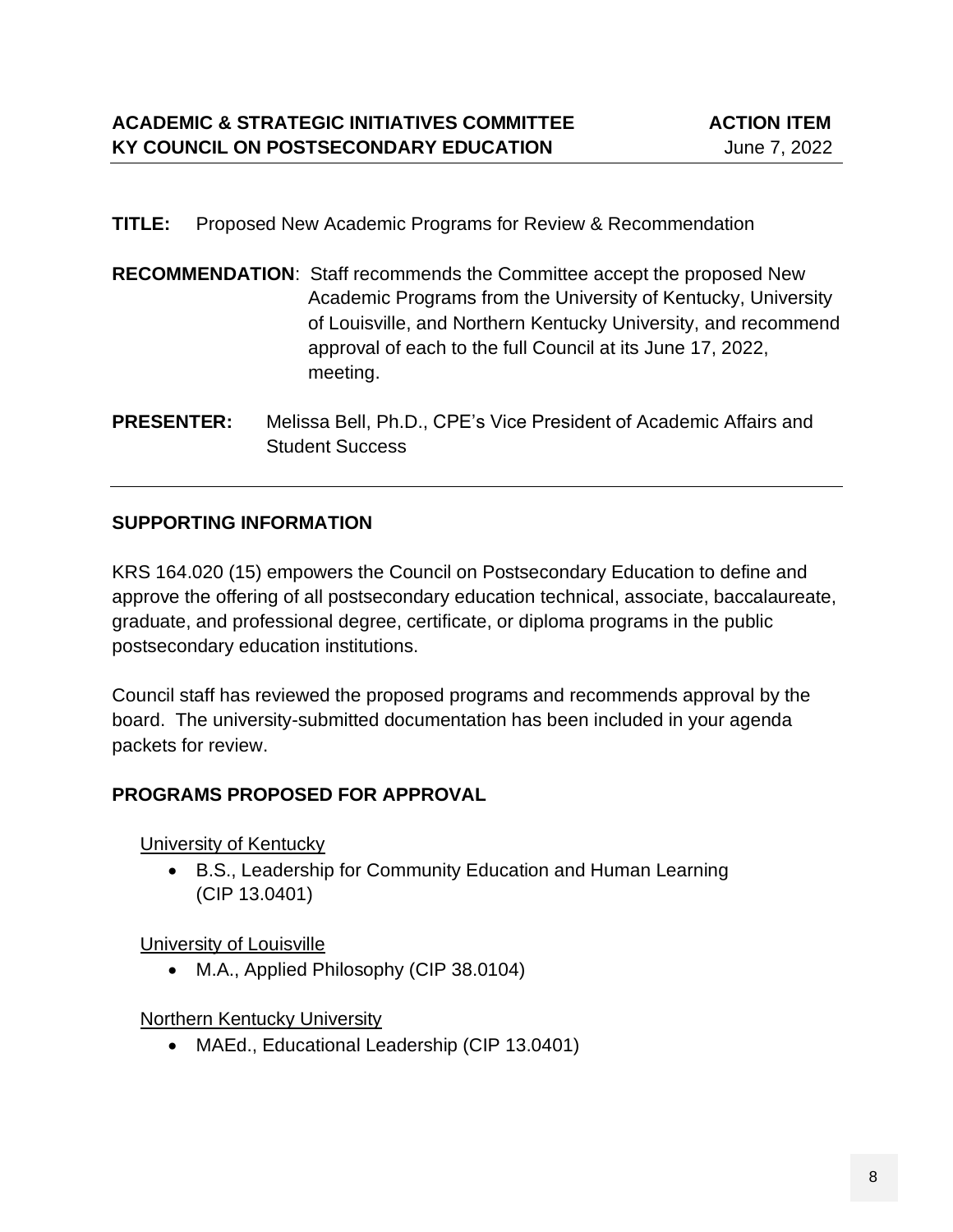#### **PROPOSED PROGRAM SUMMARY**

**Institution:** University of Kentucky **Program Name:** Leadership for Community Education and Human Learning **Degree Destination:** BACHELOR OF SCIENCE **Degree Level:** Baccalaureate

**CIP Code:** 13.0401 **Credit Hours:** 120 **Institutional Board Approval Date:** 2/18/2022 **Implementation Date:** 8/01/2022

### **Program Description**

The proposed Leadership for Community Education and Human Learning program is a 120-credit hour program designed to prepare students to become effective leaders in implementing educational programs within community contexts. The proposed program is unique in that it is a collaborative degree between the College of Education and the College of Agriculture, Food and Environment (CAFE).

The proposed program targets students who seek a professional career in educational programming for youth and adult learners within communities and organizations outside of the traditional school and classroom structure. It does not lead to teacher certification. It is also designed as a degree completion program that can serve students who have started in another program within the university and would otherwise not pursue a baccalaureate degree. More specifically, the proposed program can be used to re-capture students who initially major in teacher education but later decide that educating others is of interest but becoming a public school teacher is not their profession of choice.

#### **Connection to Other Programs**

There are no similar programs.

#### **Program Demand**

A student survey was distributed in September 2021 focusing on students within the Colleges of Education and Agriculture, Food and Environment at the University of Kentucky. Out of 81 respondents, 97.5% indicated the major would be of interest to UK undergraduate students. After reading a summary of the proposed major, 60% of respondents indicated they would either be interested in the major or would like to explore the major further. When discussing the potential to double-major in proposed program and another major, 73% of respondents indicated they would either be interested in or would like to explore the option of adding LCE as a second major.

Initial estimates of enrollment are:

- Year  $1 15$
- Year 2 15
- Year 3 15
- Year  $4 15$
- Year 5 15

#### **Employment Demand**

A Burning Glass Labor Insight report on job postings in the calendar 2020 year showed 226 positions in Kentucky with a median salary of \$44,036. These positions include openings to be childcare/preschool directors, college/university administrators, and fitness/wellness managers. Other possible careers include working for family resource and youth service centers, YMCA programs, religious education programs, non-profit or for-profit educational outreach programs, and government program education.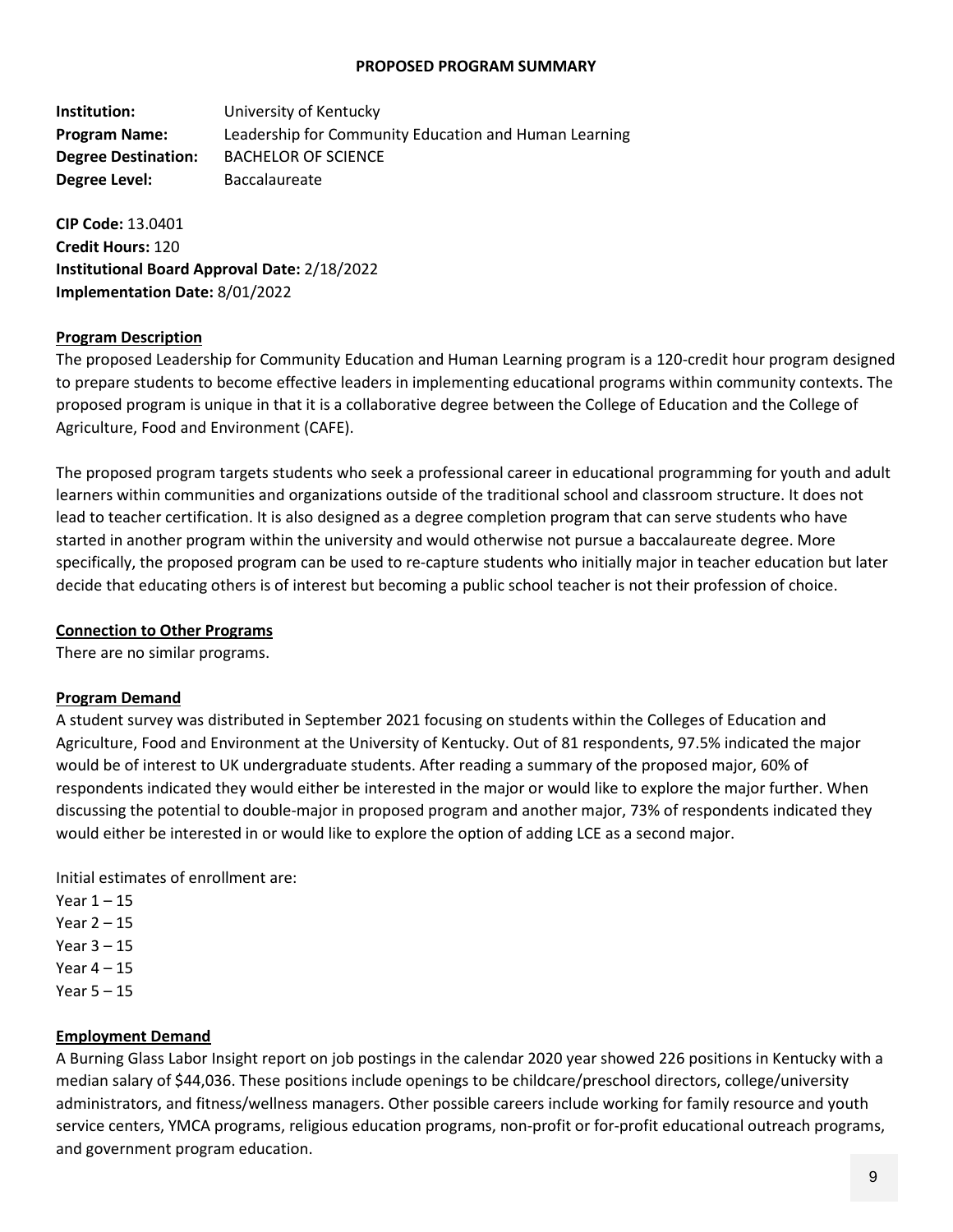### **Budget**

The courses in this program will be taught by existing faculty and is a cross-disciplinary collaborative effort between the College of Education, Department of Educational Leadership Studies and the College of Agriculture, Food, and the Environment, Department of Community Leadership Development. No new faculty will be required.

**Projected Revenue over Next Five Years (\$):** \$898,848.00 **Projected Expenses over Next Five Years (\$):** \$452,170.00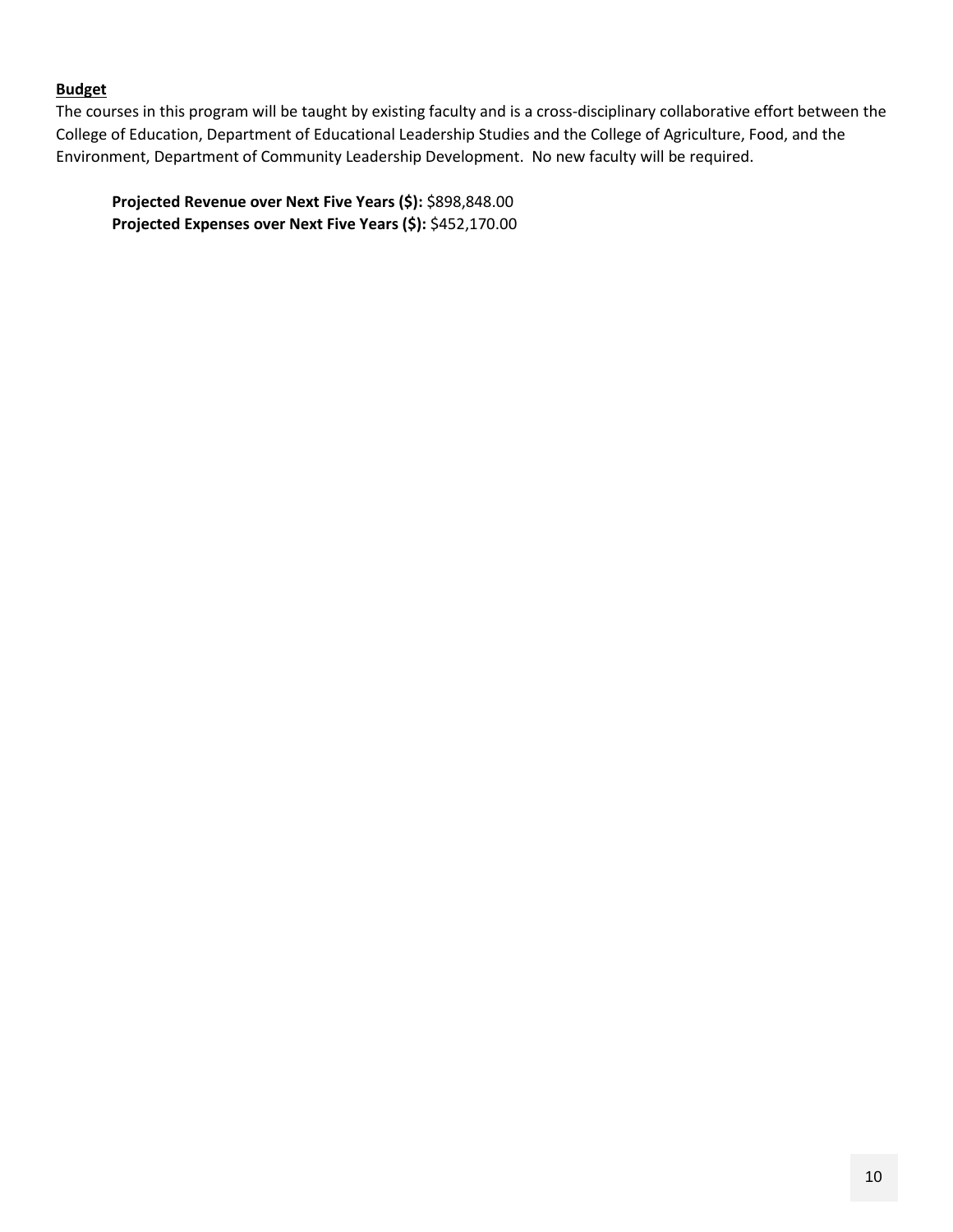#### **PROPOSED PROGRAM SUMMARY**

**Institution:** University of Louisville **Program Name:** Applied Philosophy **Degree Destination:** MASTER OF ARTS **Degree Level:** Master's

**CIP Code:** 38.0104 **Credit Hours:** 33 **Institutional Board Approval Date:** 3/17/2022 **Implementation Date:** 8/01/2022

#### **Program Description**

The proposed Applied Philosophy program is a 33-credit hour program that students complete with three semesters of full-time course work and a fourth semester of capstone independent study. This program will replace the Health Care Ethics track of the M.A. in Interdisciplinary Studies. The curriculum will offer graduates training in ethical leadership, a skill that is applicable to a variety of professional contexts within and beyond the health care industry.

#### **Connection to Other Programs**

Kentucky currently does not have a standalone master's degree program in philosophy. The philosophy program at the University of Kentucky is a Ph.D. program and is oriented toward the academic marketplace and has an embedded M.A. The proposed Applied Philosophy program is unique in that it is a master's level degree and is focused on practical problems, health care ethics, and the nonacademic job market.

#### **Program Demand**

Students in this program will gain skills in critical thinking and writing. This could lead to placement in law school, divinity school, and philosophy and other Ph.D. programs. Students will be drawn from three main sources: the current stream of Health Care Ethics M.A. applicants; those who are interested in continuing their education in philosophy beyond a baccalaureate degree; and those who are going into (or already employed in) other sectors but value the enhanced earning power of a master's degree.

Initial estimates of enrollment are:

Year  $1 - 13$ Year 2 – 13 Year 3 – 15

Year  $4 - 15$ 

Year 5 – 15

#### **Employment Demand**

The proposed program prepares graduates for both additional education and the workforce. Students who previously completed the Health Care Ethics track of the M.A. in Interdisciplinary Studies, which this program would replace, have become clinical psychologists, counseling psychologists, health specialties teachers, medial scientists, and school psychologists. According to the Kentucky Center for Statistics and Gray Associates, there are currently 605 regional, 335 state, and 19,260 national openings in each of those prospective employment areas.

#### **Budget**

The proposed program's courses are courses that A&S faculty are already teaching, and they already cross-list with Philosophy (or Sociology), so no new faculty are needed.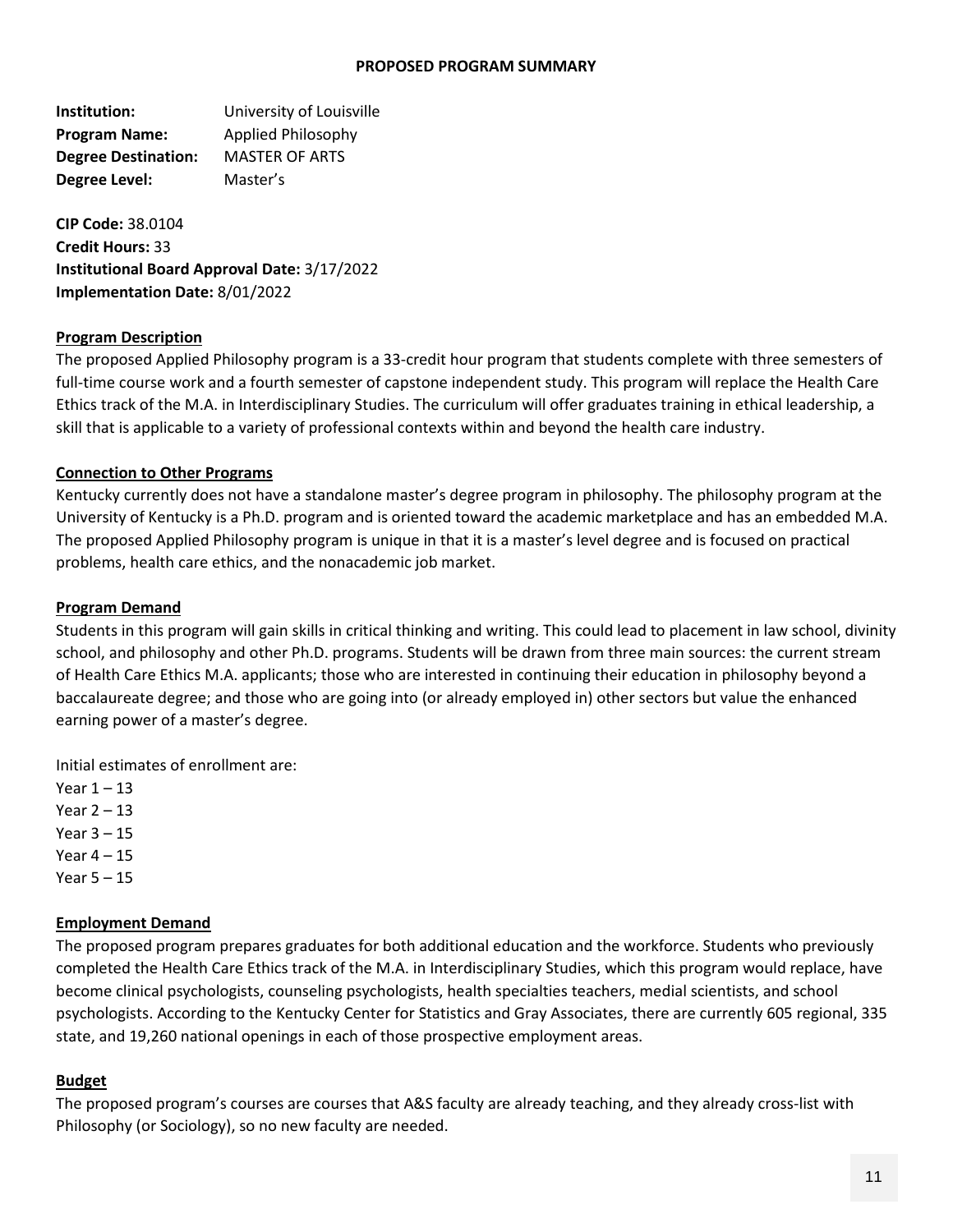The new proposed program expects a minimum of 9 full-time plus 4 part-time M.A. students, growing to 10 and 5 (15 total) per year after two years.

**Projected Revenue over Next Five Years (\$):** \$827,872.00 **Projected Expenses over Next Five Years (\$):** \$531,502.00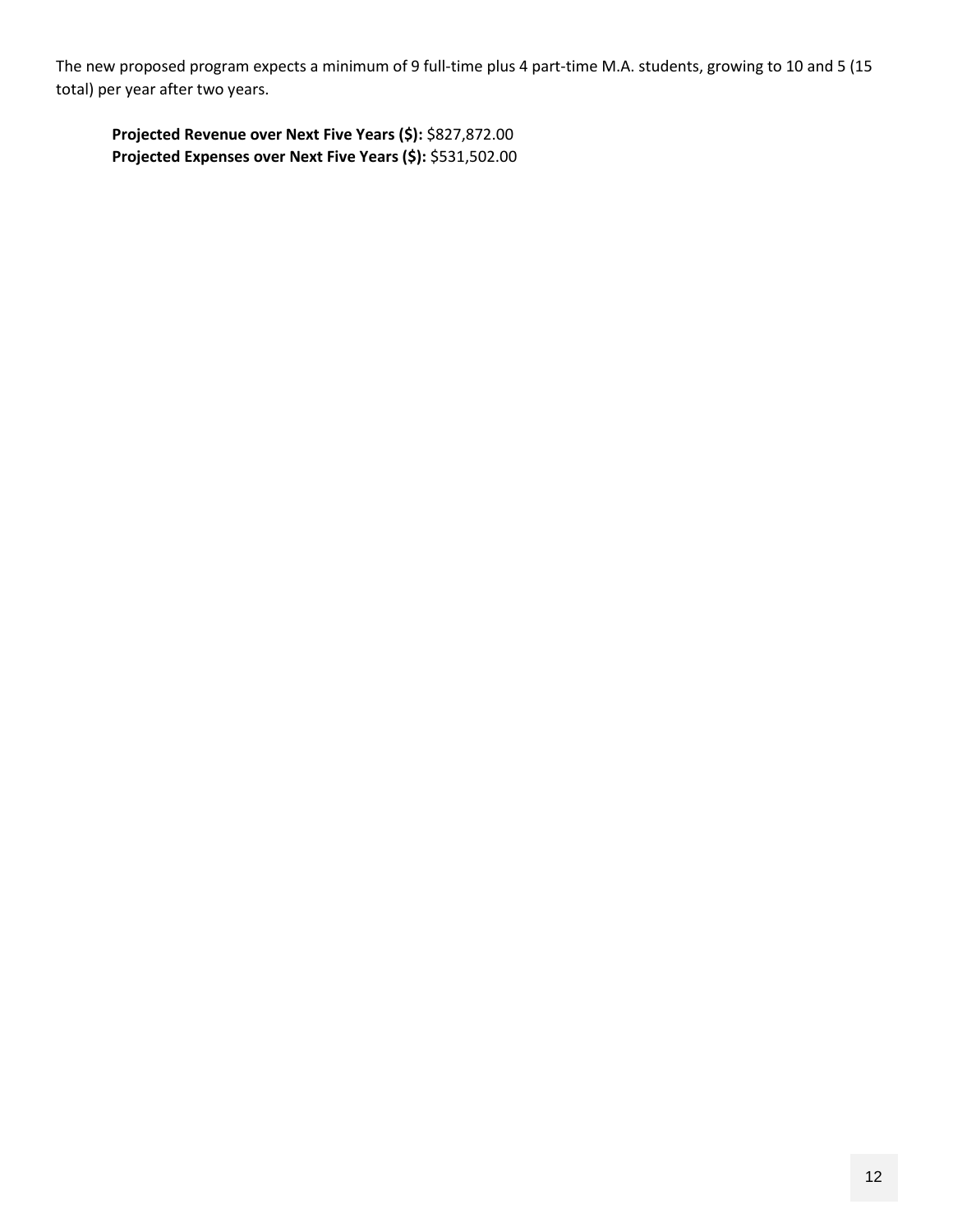#### **PROPOSED PROGRAM SUMMARY**

**Institution: Northern Kentucky University Program Name:** Educational Leadership **Degree Destination:** MASTER OF ARTS **Degree Level:** Master's

**CIP Code:** 13.0401 **Credit Hours:** 30 **Institutional Board Approval Date:** 4/26/2022 **Implementation Date:** 8/01/2022

#### **Program Description**

The MAEd in Educational Leadership degree is a 30-hour program leading to principal certification in Kentucky. It will train and develop teachers for administrative positions as elementary, middle and secondary school principals as well as P-12 Supervisors of Instruction.

#### **Connection to Other Programs**

The proposed program's service area is different from the Educational Leadership programs at WKU, UK and EKU. NKU's Educational Leadership program would attract students from the Northern Kentucky region, across Kentucky, Ohio, and Indiana, which serves a unique population from other similar programs in Kentucky. Additionally, this is a 100% online MAEd program whereas UK and WKU offer Ed.S./Ed.D. programs for principal certification.

#### **Program Demand**

16 KAR 3:090 allowed principal certification programs at the master's level. NKU has become aware that many universities across the state are developing their programs at the master's level to meet student and district demand for training principals. Therefore, the proposed program will supplement NKU's current Education Specialist (Ed.S.) in Educational Leadership degree program as an additional pathway for those seeking principal certification.

Initial estimates of enrollment are:

- Year  $1 10$
- Year 2 20
- Year 3 25
- Year 4 25
- Year 5 25

#### **Employment Demand**

NKU has gathered input from an advisory council of local school principals and district-level leaders. Members of the advisory council have strongly encouraged the university to offer principal certification at the master's level to address principal shortages within their districts. The Occupational Outlook Handbook shows 420 regional openings and 4,073 state openings in 2018, with an expected increase in openings of 5.5% by 2028 across the region and 5.85% by 2028 across Kentucky.

#### **Budget**

It should be noted that this program is currently offered as an Ed.S. degree. If approved, the new MAEd program will not incur additional expenses because the courses will run concurrently with the same instructors who are already teaching the Ed.S. courses. In other words, the new MAEd students will take the same courses with the Ed.S. students. As a result, the revenues will increase while expenses remain neutral.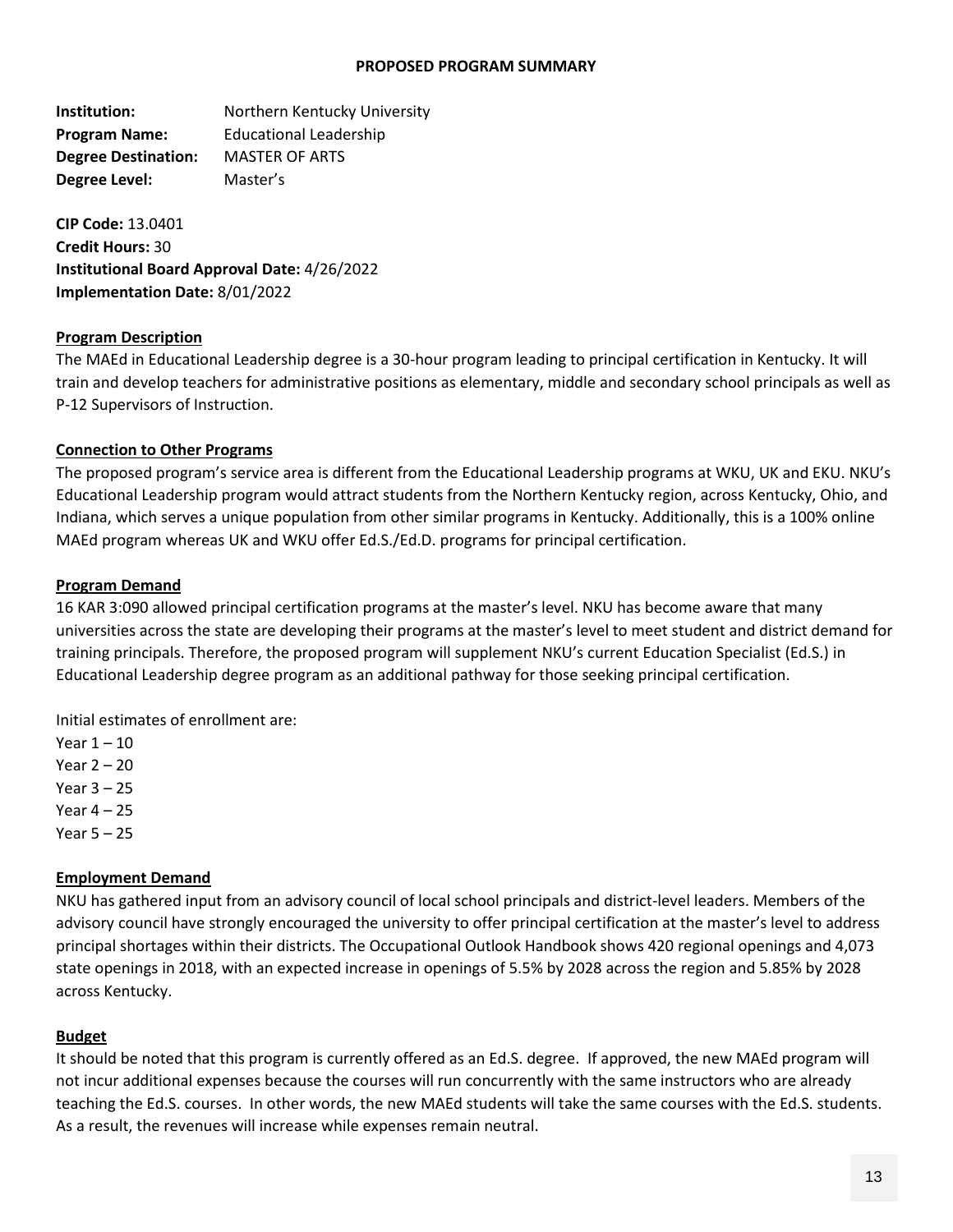**Projected Revenue over Next Five Years (\$):** \$1,800,000.00 **Projected Expenses over Next Five Years (\$):** \$997,500.00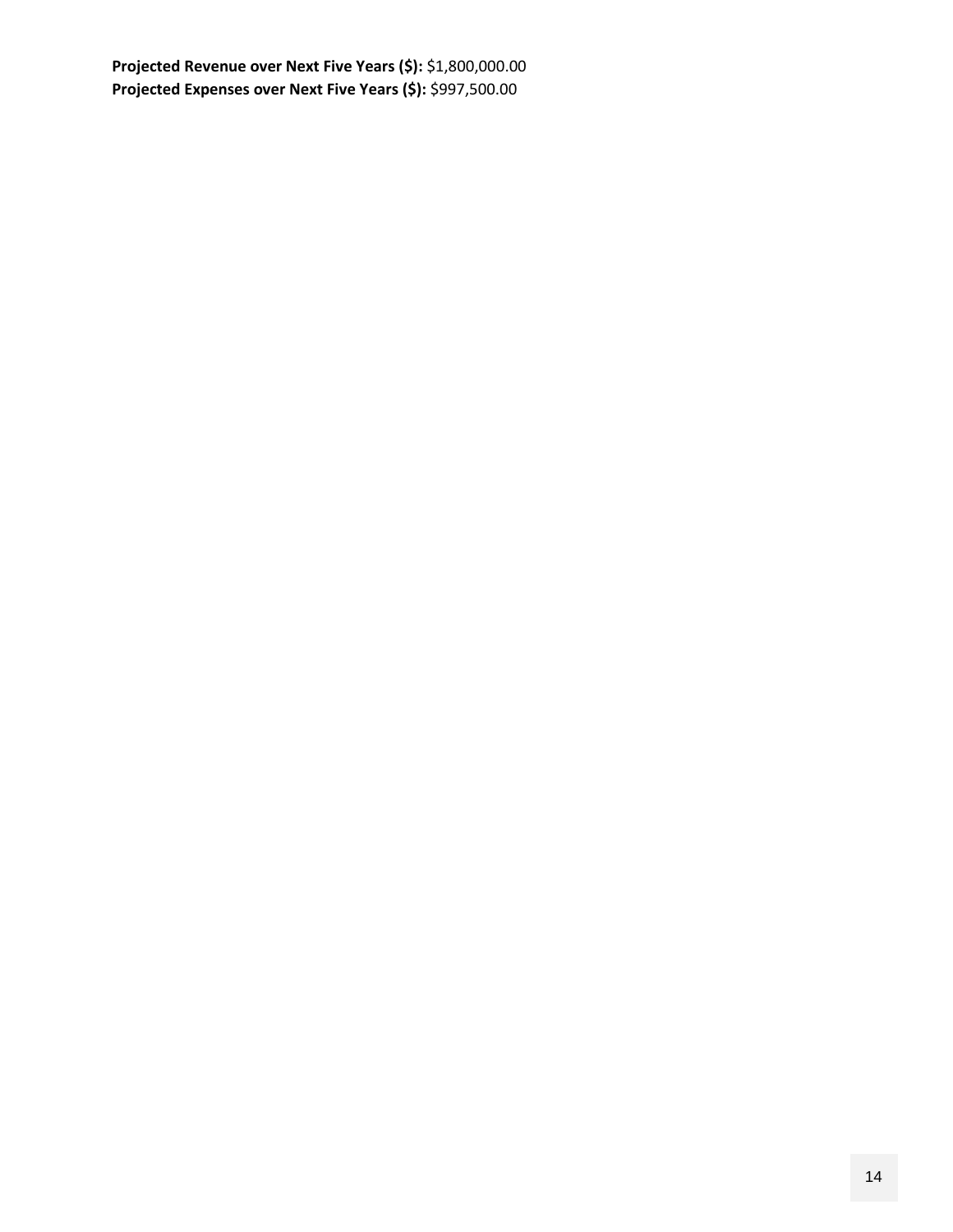| TITLE:              | New Academic Programs Approved at KCTCS                                                                                                      |
|---------------------|----------------------------------------------------------------------------------------------------------------------------------------------|
| <b>DESCRIPTION:</b> | Staff have approved six AAS program proposals from KCTCS institutions<br>since January 2022 in accordance with the program approval process. |
| <b>PRESENTERS:</b>  | Melissa Bell, Ph.D., CPE's Vice President of Academic Affairs and<br><b>Student Success</b>                                                  |

### **SUPPORTING INFORMATION**

KRS 164.020 (15) empowers the Council to define and approve the offering of all technical, certificate, diploma, associate, baccalaureate, graduate, and professional degree at public postsecondary institutions. It also mandates that the Council expedite the approval of requests from KCTCS for new programs of a vocational-technical and occupational nature.

### **APPROVED PROGRAMS AT KCTCS**

Council staff have reviewed and approved the following six programs during the 2022 calendar year. No further action is needed.

| Maysville Community and Technical College                                                                                   |             |                  |  |  |  |  |
|-----------------------------------------------------------------------------------------------------------------------------|-------------|------------------|--|--|--|--|
| AAS, Human Services                                                                                                         | CIP 44,0000 | Approved 2/5/22  |  |  |  |  |
| AAS, Aviation Maintenance Technology                                                                                        | CIP 47,0608 | Approved 2/5/22  |  |  |  |  |
| AAS, Health Science Technology                                                                                              | CIP 51,0000 | Approved 2/5/22  |  |  |  |  |
| AAS, Education                                                                                                              | CIP 13.1501 | Approved 5/25/22 |  |  |  |  |
| Southcentral Kentucky Community & Technical College<br>CIP 51.1004<br>AAS, Medical Laboratory Technician<br>Approved 4/8/22 |             |                  |  |  |  |  |
| Hopkinsville Community & Technical College                                                                                  |             |                  |  |  |  |  |
| AAS, Computerized Manufacturing &                                                                                           | CIP 48,0503 | Approved 5/29/22 |  |  |  |  |
| Machining                                                                                                                   |             |                  |  |  |  |  |

### **PROGRAM APPROVAL PROCESS FOR KCTCS INSTITUTIONS**

Associate Degree Programs of a Vocational-Technical-Occupational Nature (i.e. AAS) undergo the following process for approval: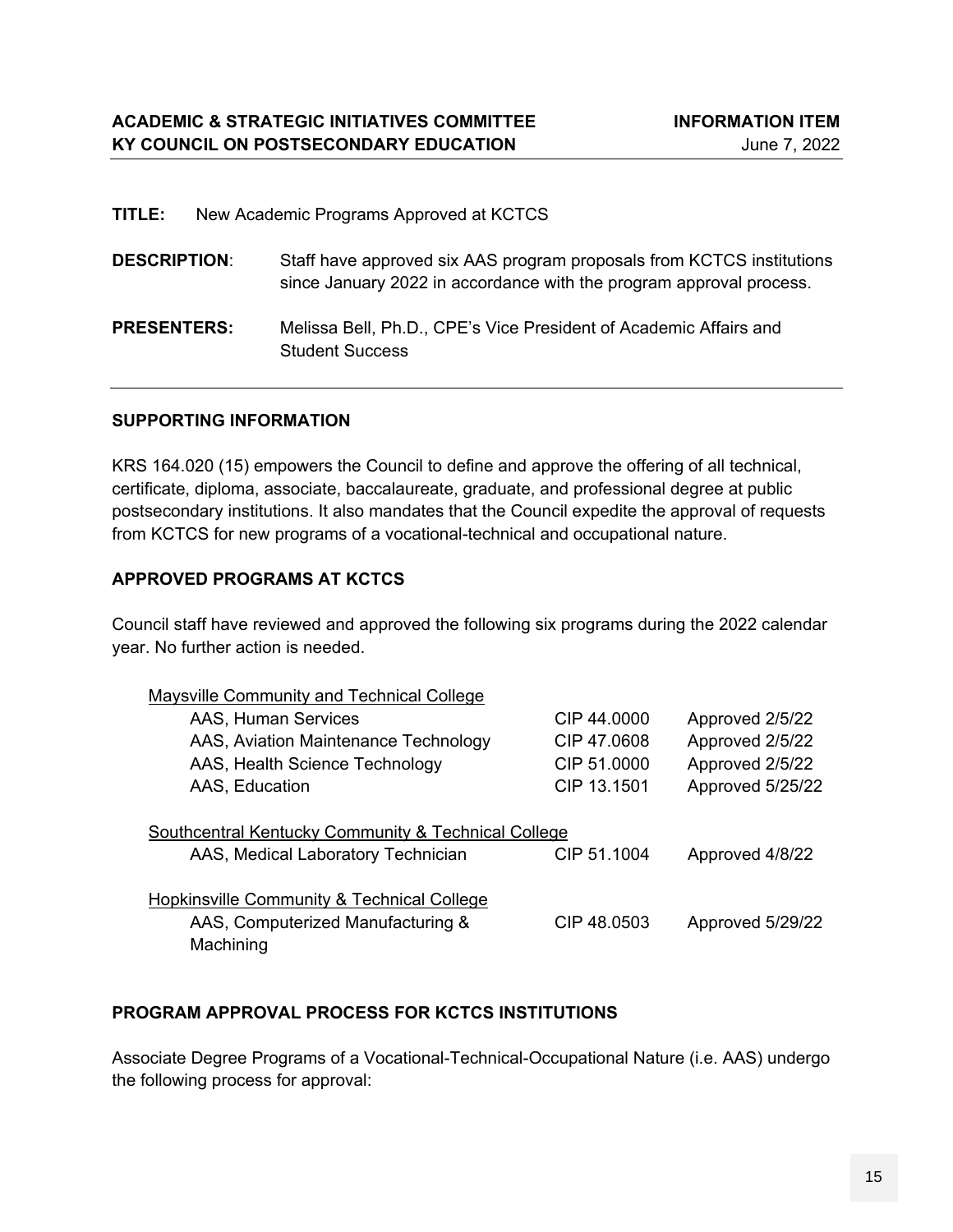- KCTCS will post a proposal to program approval system. Institutions and Council staff will have 30 days to respond to the proposal.
- If no issues are identified with the proposal, the program will be approved by Council staff and reported as an information item at a future Council meeting.
- If issues are identified with the proposal, the institution will address those through the program approval system, and the review period will be extended. Once the issues are resolved, the program will be approved by Council staff and reported as an information item at the next Council meeting.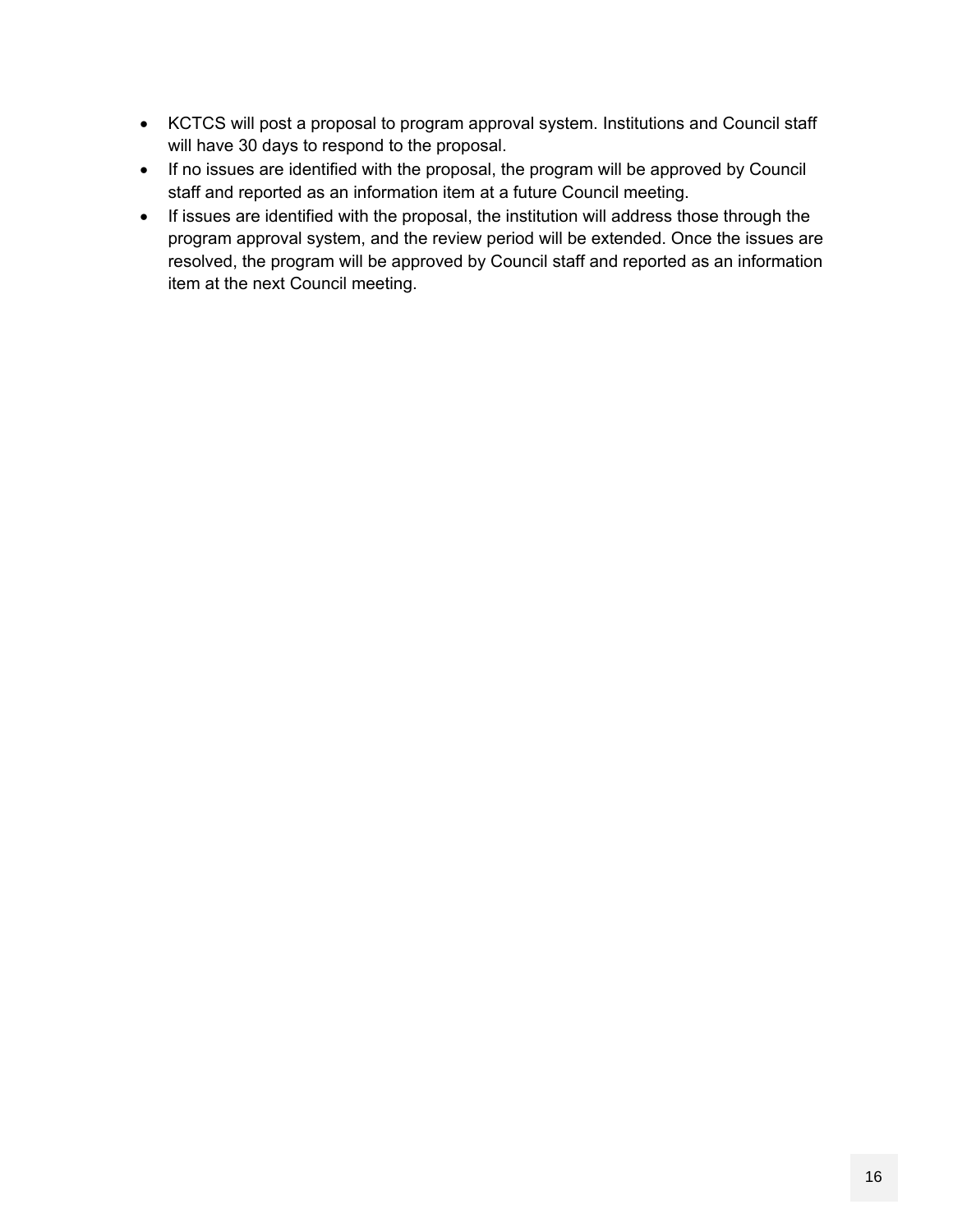

# *Postsecondary Transition Readiness Online Course*

**Project goal:** To develop an adaptable, standards-based online course to equip GEAR UP Ky high school students with the essential skills- including social-emotional skills, academic discipline, career exploration, college knowledge and financial literacy - necessary to successfully transition to and through postsecondary education.

### *What is Postsecondary Transition Readiness?*

GEAR UP Kentucky holistically defines postsecondary readiness through the F.A.C.E.S. of GEAR UP –

- **Financially Ready:** Students can use effective money-management strategies and are prepared to meet the cost of postsecondary education.
- **Academically Ready**: Students have a rigorous academic foundation, meet established [state transition](https://education.ky.gov/CommOfEd/mon/Documents/Transition%20Readiness%2020180207.pdf)  [readiness standards,](https://education.ky.gov/CommOfEd/mon/Documents/Transition%20Readiness%2020180207.pdf) and practice academic discipline behaviors essential to be successful throughout postsecondary education.
- **Culturally Ready:** Students are aware of their own cultural identity and worldviews, have been exposed to and can appreciate cultural differences, and interact effectively with people of different cultures.
- **Emotionally Ready:** Students can recognize and manage their own emotions, advocate for themselves, and understand that they can control their educational fate through effort, perseverance and resilience.
- **Socially Ready:** Students can effectively communicate to others, develop and maintain healthy relationships, understand the social structure and norms of postsecondary education, and can seek out assistance and resources when needed.

## *Guiding Principles:*

- **Format:** In recognition that students may not always have access to a synchronous instructor-led course, the course will be designed to be completed independently by a student or facilitated by an instructor in a synchronous or asynchronous virtual environment
- **Assessment:** The course will include pre- and post-assessments to evaluate student learning.
- [Standards](https://education.ky.gov/curriculum/standards/kyacadstand/Documents/MIR_704_KAR_8.080_Kentucky_Academic_Standards_for_Career_Studies.pdf)-based: Aligned to the **Kentucky Academic Standards for Career Studies and Financial** [Literacy.](https://education.ky.gov/curriculum/standards/kyacadstand/Documents/MIR_704_KAR_8.080_Kentucky_Academic_Standards_for_Career_Studies.pdf)
- **Textbook:** The content is aligned to a Kentucky-customized version of the research-based textbooks ["Thriving](https://he.kendallhunt.com/product/thriving-high-school-and-beyond-strategies-academic-success-personal-development-0) in High School and Beyond" and ["Thriving](https://he.kendallhunt.com/product/thriving-college-and-beyond-research-based-strategies-academic-success-and-personal-1) in College and Beyond"